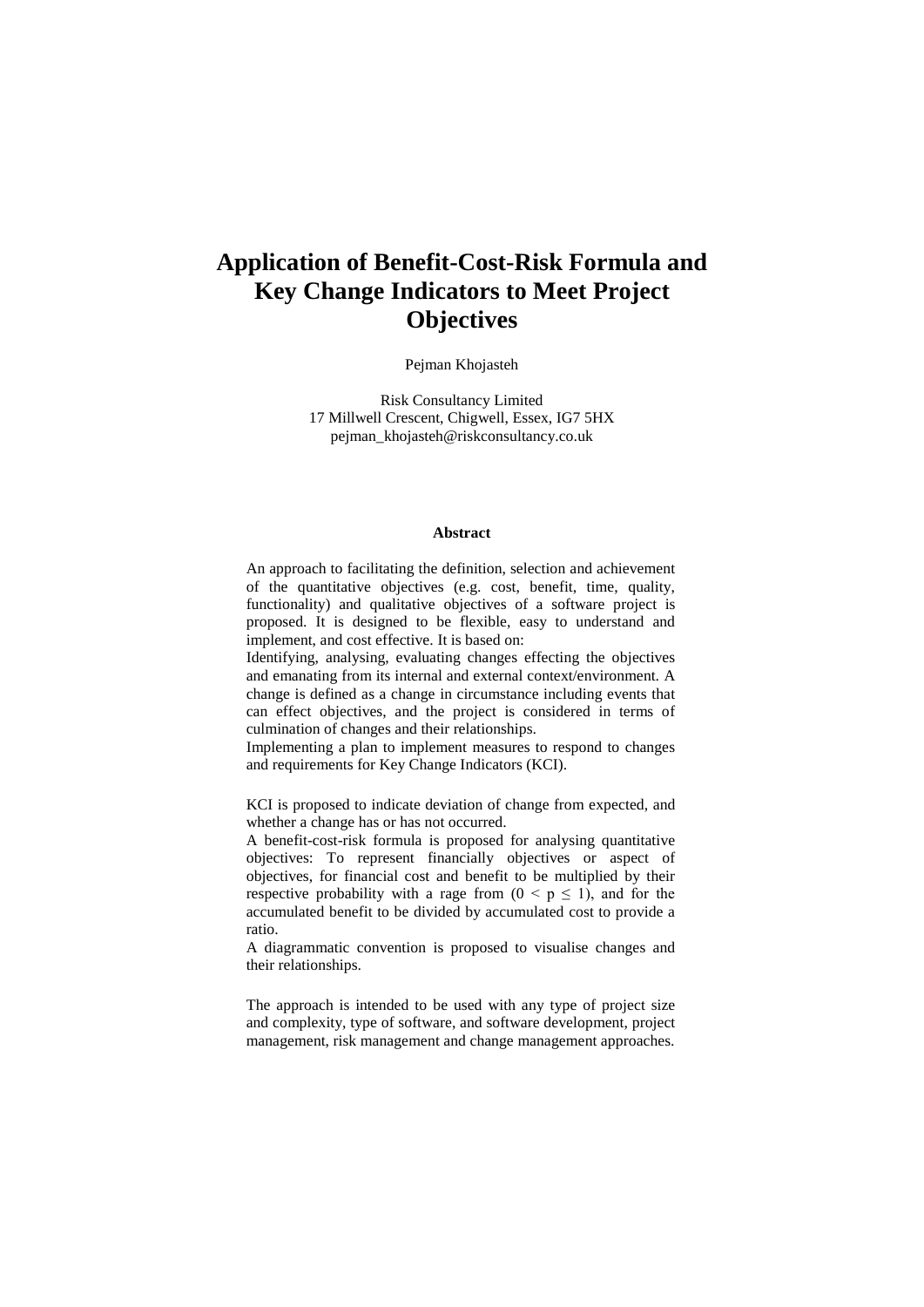**Keywords:** Project, Risk, Cost, Benefit, Objective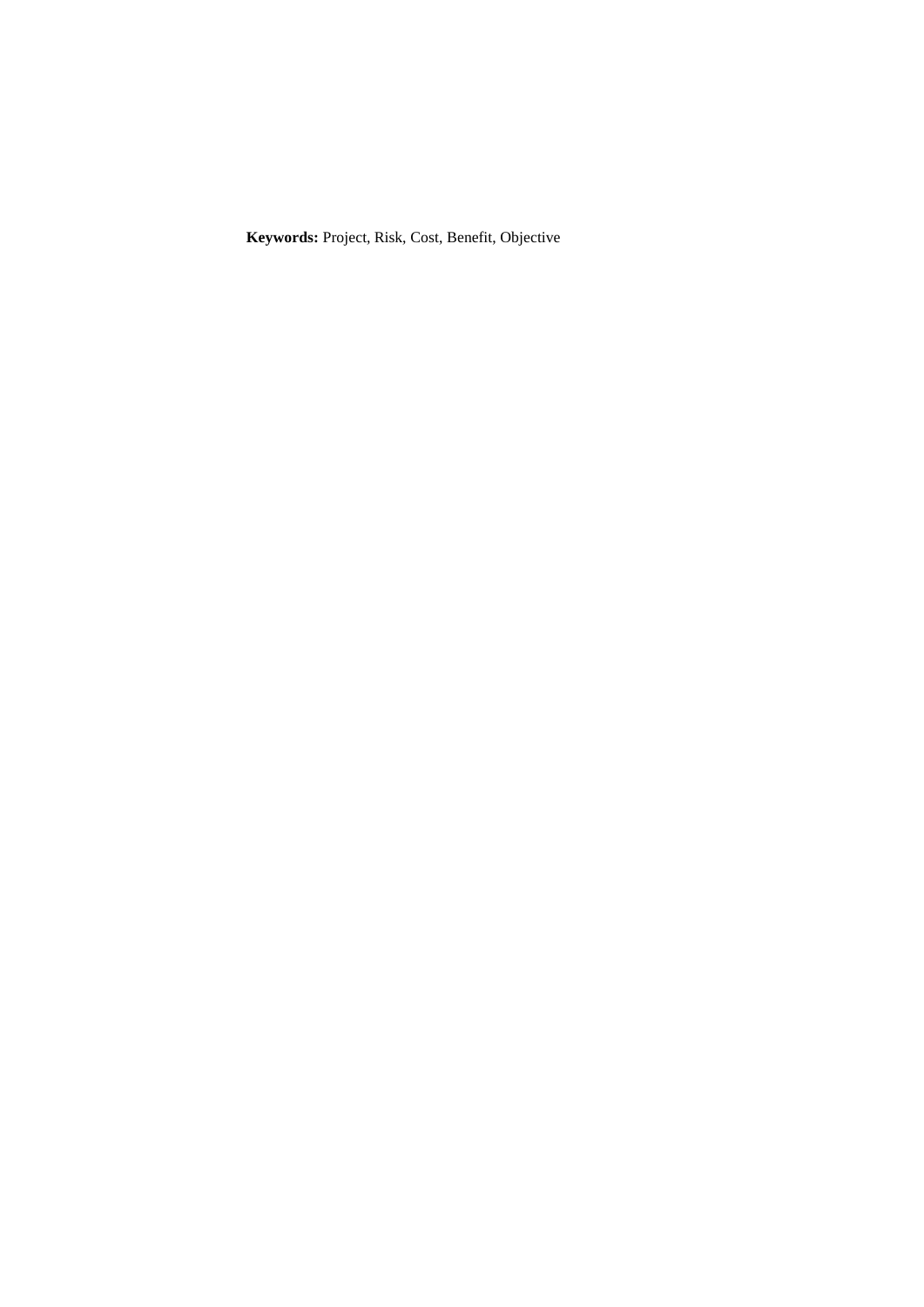# **1.0 Introduction**

The software industry is a large, growing and evolving industry which has encountered numerous problems with delivering projects to meet their original quantitative and qualitative objectives for software development and maintenance and the expected benefit to the organisation/user.

The aim of the proposed approach is to facilitate the definition, selection and achievement of software objectives given various levels (e.g. phase, project), timespans and types (e.g. quantitative, qualitative) through:

- Better identifying, analysing, evaluating changes effecting the objectives emanating from its internal and external context/environment (context)
- Implementing a plan that implements measures to respond to changes and requirements for Key Change Indicators (KCI). KCI is proposed to indicate deviation of change from expected, and whether a change has or has not occurred, and is relevant to prior and/or post change state

The strategic and software project objectives should be consistent with each other. A change is defined as a change in circumstances including events that can effect one or more objectives, and the project is considered in terms of culmination of changes and their relationships. The level of changes at its highest level is overall project level and the lowest level is the activity/process.

The approach incorporates and takes into consideration the correlation between the following software project objectives which can be estimated or evaluated:

- Financial objectives (e.g. financial cost, financial benefit)
- Nonfinancial objectives (e.g. time, quality, functionality). If possible the deviation from expected should be represented financially
- Nonfinancial objectives that cannot wholly or partly be represented financially (e.g. reputational, human factors, protecting personally identifiable information, social benefit from software related service)

The post-implementation financial cost and benefit can result from software (e.g. internal service/support improvements, value of source code and reuse, provision of software externally, cost of downtime, maintainability and support) in addition to other sources.

A quantitative benefit-cost-risk formula is proposed:

- To represent financially objectives or aspect of objectives
- Financial cost and benefit are multiplied by their respective probability with a range from  $(0 < p \le 1)$
- The accumulated benefit is divided by accumulated cost to provide a ratio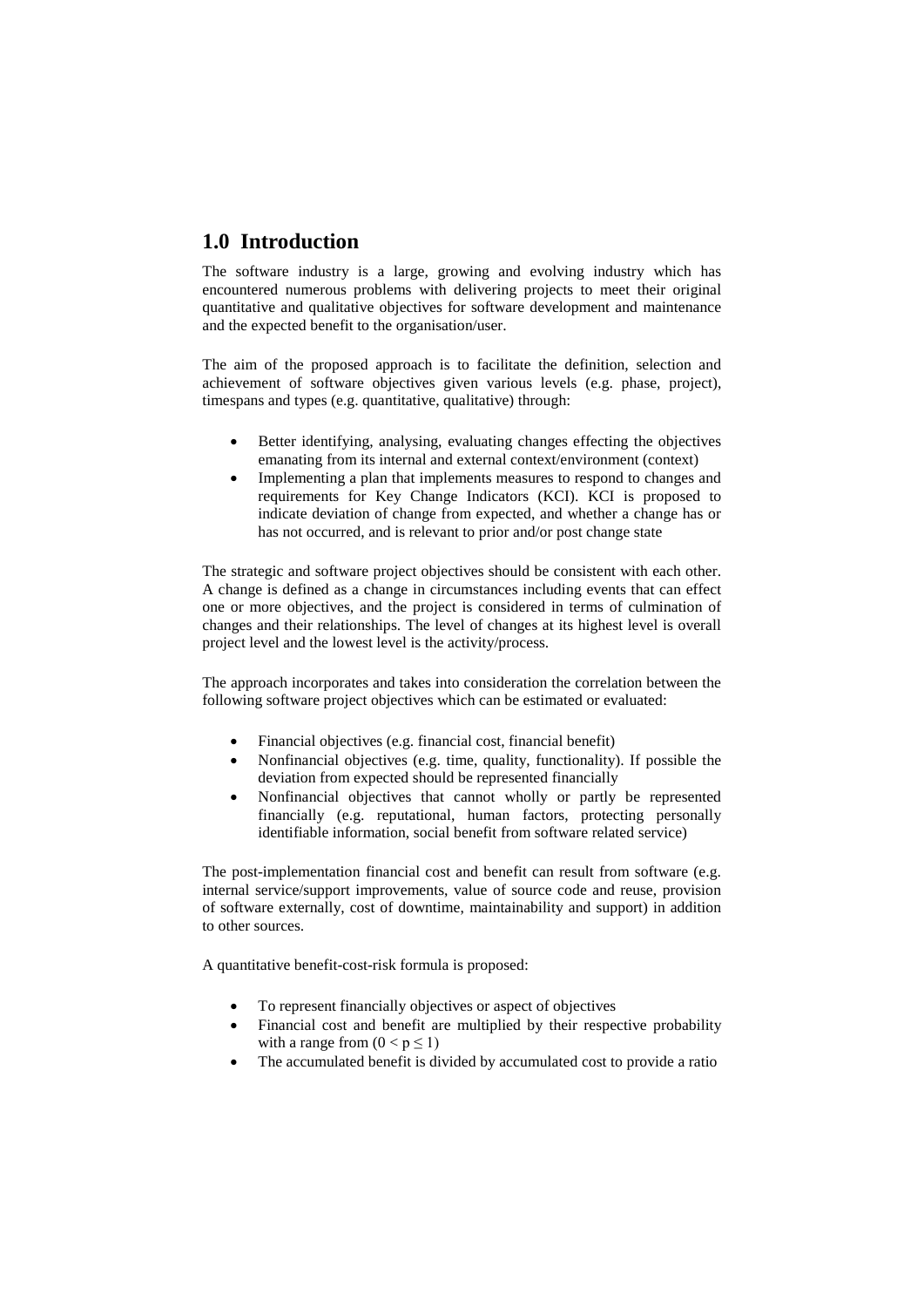The ratio based on division can indicate the following projection or progression: less than 1 not feasible, 1 breakeven, and the greater than 1 the better

A diagrammatic convention is proposed to visualise changes and their relationships.

This approach provides a formal, effective, efficient, and adequate means of managing change including risks. In the context of this paper a risk is the effect (i.e. positive and/or negative) of uncertainty on objectives [1]. The benefits of integrated risk management include lack of duplication of effort, gaining an overall perspective, involvement of all relevant stakeholders in decision making, and improved risk management.

# **2.0 Managing Change Process**

Changes are the necessary part of accomplishing the objectives of a software project. Given change can or will create, enhance, prevent, degrade, accelerate or delay the achievement of objectives, this approach recommends best practice in dealing with current and future change. Best practice should be supported by communicated principles.

### **2.1 Table for Identifying Changes**

Table 1 can be used for identifying changes. The organisation should add, delete or modify the objectives, internal and external context categories provided to match the requirements of their organisation or project. For brevity the table of columns and rows are not drawn in a matrix.

| rable 1: Identifying changes |      |         |      |         |               |     |  |  |  |
|------------------------------|------|---------|------|---------|---------------|-----|--|--|--|
| Columns:                     | Cost | Benefit | Time | Ouality | Functionality | etc |  |  |  |
| objectives                   |      |         |      |         |               |     |  |  |  |
| include, but is              |      |         |      |         |               |     |  |  |  |
| not limited to               |      |         |      |         |               |     |  |  |  |
|                              |      |         |      |         |               |     |  |  |  |

Table 1: Identifying changes

| Rows: internal   | Decision    | Action /   | Relationship | Information / |
|------------------|-------------|------------|--------------|---------------|
| context that can | making $/$  | Activities | s and        | data          |
| give rise to     | stakeholder |            | interaction  |               |
| changes in       | expectation |            |              |               |
| objectives       |             |            |              |               |
| include, but is  |             |            |              |               |
| not limited to   |             |            |              |               |
|                  | Communicat  | Service /  | Resource     | Process /     |
|                  | ion/        | Product    | (e.g.        | procedure     |
|                  | reporting   |            | financial,   |               |
|                  |             |            | physical,    |               |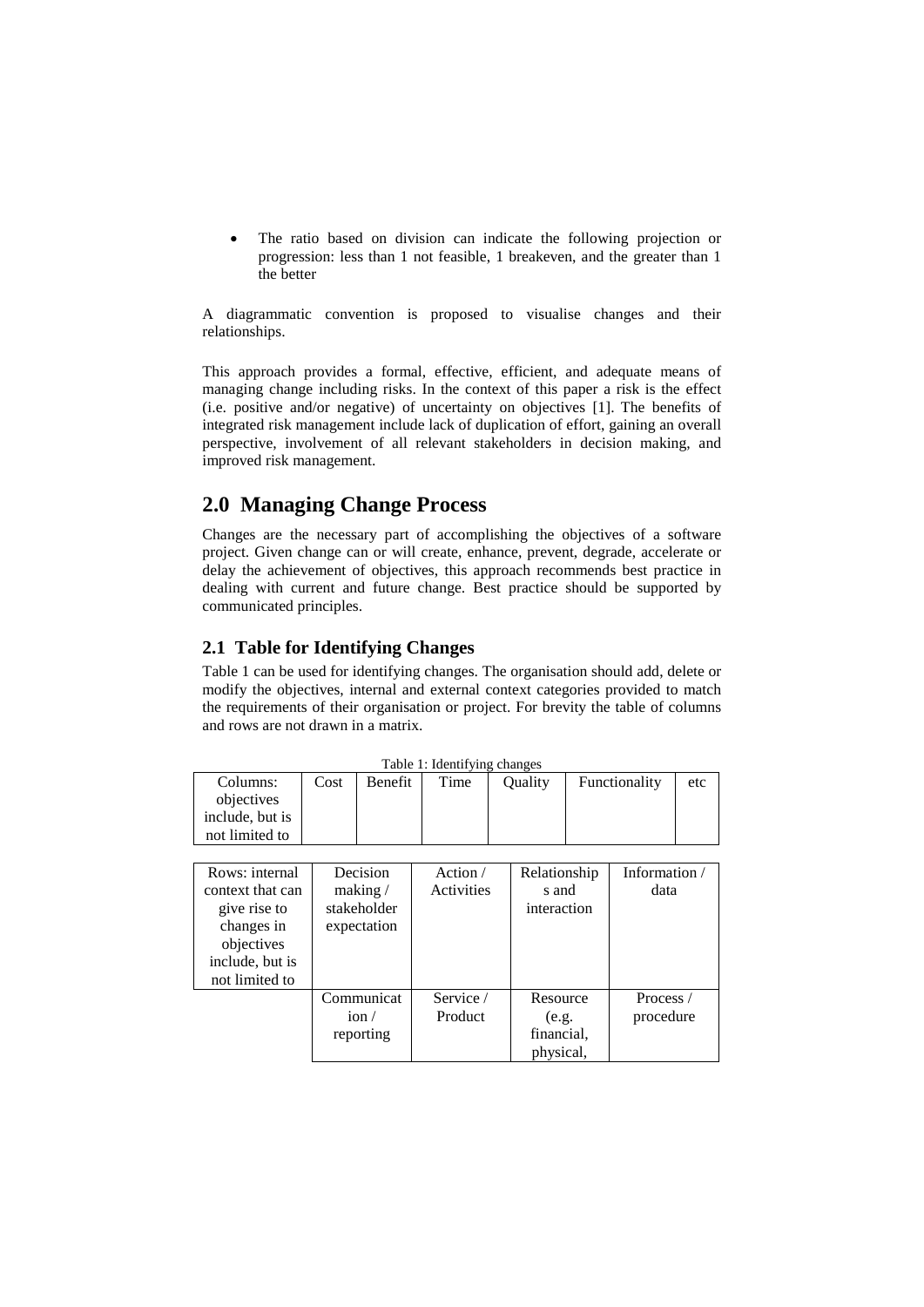|                  |            |                         |              |  | human)            |               |               |     |
|------------------|------------|-------------------------|--------------|--|-------------------|---------------|---------------|-----|
|                  |            | Organisation            | Methods /    |  | Governance        |               | etc           |     |
|                  |            | al policy /             | methodology  |  |                   |               |               |     |
|                  |            | direction               | / techniques |  | organization      |               |               |     |
|                  |            |                         | / standard   |  | al structure      |               |               |     |
| Columns:         | Cost       | Benefit                 | Time         |  | Quality           | Functionality |               | etc |
| objectives       |            |                         |              |  |                   |               |               |     |
| include, but is  |            |                         |              |  |                   |               |               |     |
| not limited to   |            |                         |              |  |                   |               |               |     |
|                  |            |                         |              |  |                   |               |               |     |
| Rows: external   | Decision   |                         | Action $/$   |  | Relationship      |               | Information / |     |
| context that can | making $/$ |                         | Activities   |  | s and             |               | data          |     |
| give rise to     |            | stakeholder             |              |  | interaction       |               |               |     |
| changes in       |            | expectation             |              |  |                   |               |               |     |
| objectives       |            |                         |              |  |                   |               |               |     |
| include, but is  |            |                         |              |  |                   |               |               |     |
| not limited to   |            |                         |              |  |                   |               |               |     |
|                  |            | Communicat              | Service /    |  | key drivers /     |               | Legal $/$     |     |
|                  |            | ion/                    | Product      |  | trends $\sqrt{ }$ |               | regulatory    |     |
|                  |            | reporting               |              |  | factors           |               |               |     |
|                  |            | Market                  | etc          |  |                   |               |               |     |
|                  |            | positon $\overline{\ }$ |              |  |                   |               |               |     |
|                  |            | share                   |              |  |                   |               |               |     |

### **2.2 The Process Steps in Managing Change**

#### **2.2.1 General**

The organisation should adapt/design and plan the process steps in managing change (Figure 1) to their specific requirements and if required combine it with their existing processes. These steps do not need to be followed in a rigid and sequential manner. Information such as objectives, scope, stakeholders and relations, coordination, communication/reporting/control lines, roles, accountability/responsibly/authority, and requirements including resources should be defined and endorsed (e.g. policy, mandate) by management.

The outcome of this process should be appropriately recorded (e.g. Spreadsheet, database, word processor document) and used for communication, future projects, organisational learning and continual improvement, and adequately reported to relevant stakeholders in a timely manner.

During the process monitoring is likely to be continual and review is likely to be periodic or ad hoc.

This process is dynamic, can iterate and should be responsive to relevant changes in internal and/or external context of project, requirements, assumptions, and quantity and quality of information.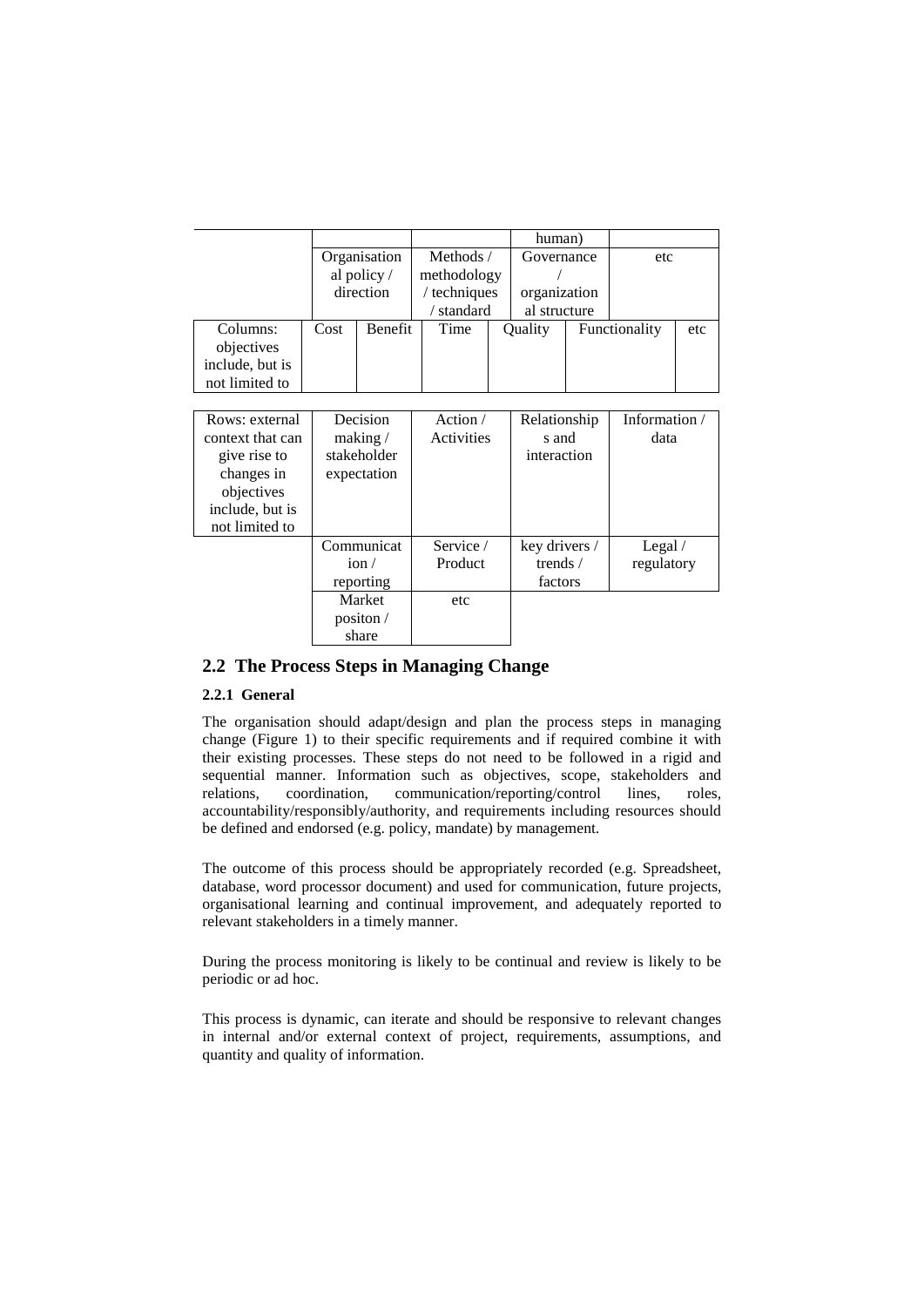The maturity of this process can result in:

- Improved performance, effectiveness, and efficiency of measures to respond to changes
- More accurate estimates based on benefit-cost-risk formula (point 4)

The supporting approaches that can be used include interviews with experts, workshops, historical information investigation, research, modelling, scenario analysis and prototyping that can be performed in combination. If there is more than one stakeholder they should be involved. Factors such as divergence between opinions of experts, inadequacy of information and inherent problems with the modelling technique used should be considered.

The level of detail performed for each step and the type of supporting approach used can depend on criteria such as requirements, resource availability, capability and nature of change.



Figure 1: Managing change steps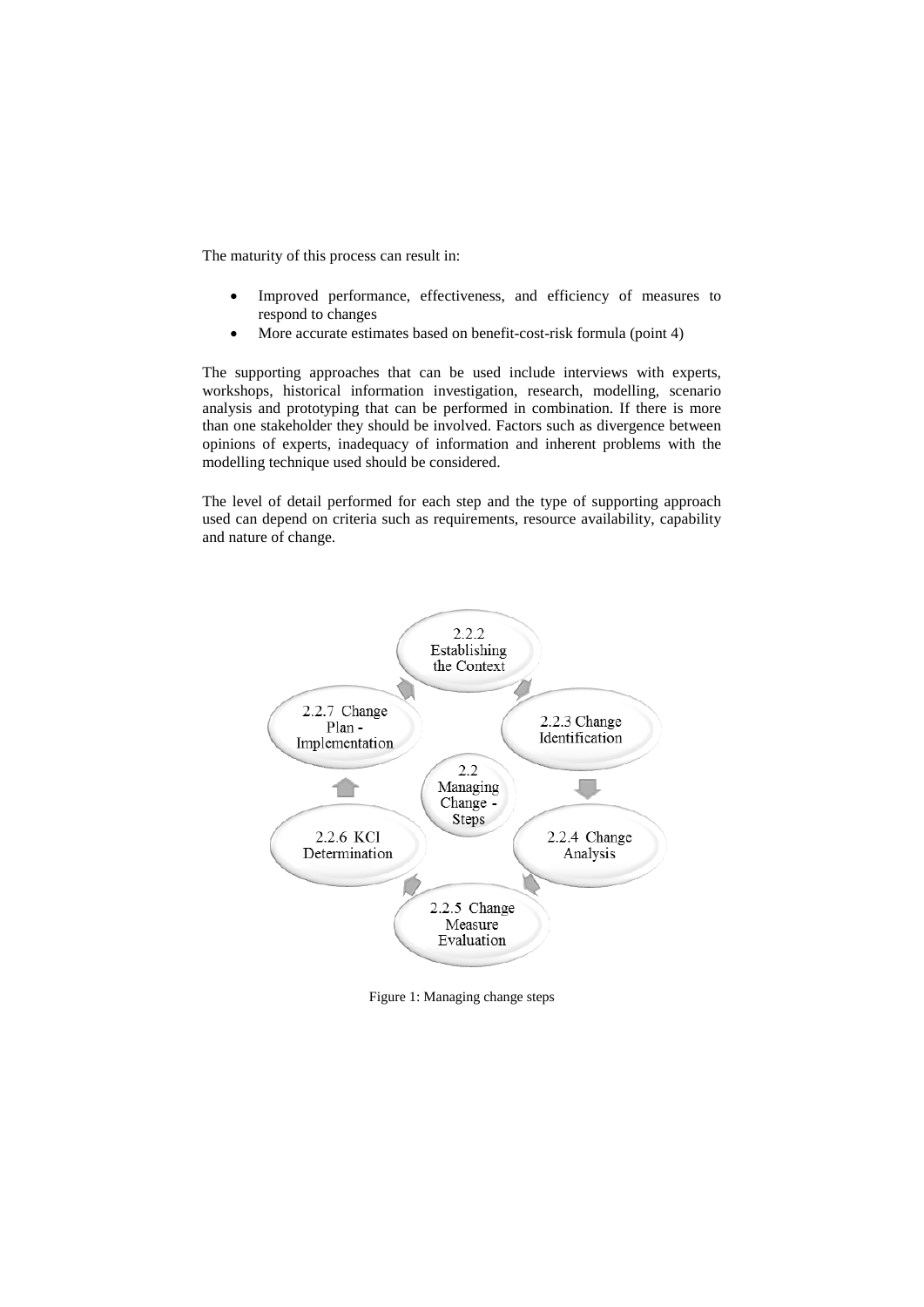#### **2.2.2 Establishing the Context**

The internal and external context of the organisation or project should be adequately known. Where possible or feasible actions can be undertaken to ascertain unknown information.

#### **2.2.3 Change Identification**

The purpose of this step is to reveal what, where, when, why, how and who related to a change.

The following are the recommended steps for identification:

- Identify the changes in each cell of Table  $1(2.1)$
- Identify the known characteristics (e.g. source, destination, cause, negative/positive effect, timing, purpose, scope, frequency, probability/qualitative-likelihood) and related factors (e.g. stakeholders, existing response measures, resource allocation) for each change
- Identify the relationships between changes where relevant

The lack of identification of changes does not preclude the occurrence of that change.

#### **2.2.4 Change Analysis**

The purpose of this step is to develop a more detailed understanding of the change under consideration.

The following are the recommended steps for quantitative analysis of the change:

- To calculate the direct financial cost and/or benefit for a change
- If possible:
	- o The improvements in quality and functionality and reduced time should be converted in to a financial benefit
	- o The diminishment in quality and functionality, and increased time should be converted into a financial cost
- For each change with unknown characteristics:
	- o Estimate/evaluate an unknown probability from factors such as qualitative-likelihood, cause, frequency, and timing where  $0 <$ probability < 1
	- o Estimate/evaluate an unknown financial cost and/or benefit from effect and timing.
	- o A probability distribution graph (point 3) can be used
- If there is one cause and effect, the probability should be multiplied by financial cost and/or benefit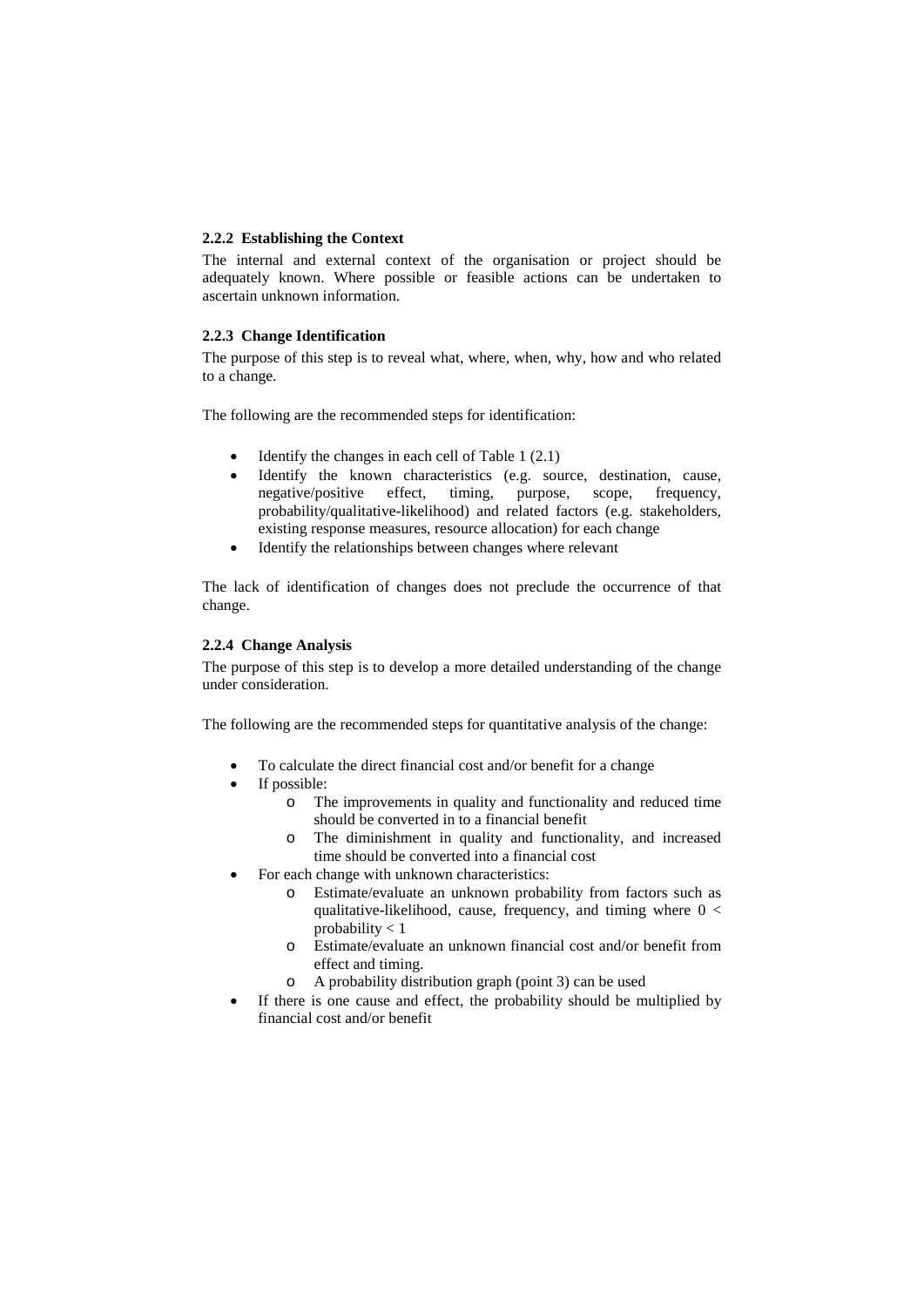If there is more than one cause and/or effect, the multiplication can be considered on a case by case basis. A simple approach is to use the highest probability and for financial cost and/or benefit to be accumulated

The total financial cost and/or benefit for a change portfolio of an option (e.g. phase, project) is the accumulated cost and/or benefit of individual changes, multiplied by their respective probabilities, and taking into account relationships (e.g. combination, effect) between changes.

Provided the benefit can be represented financially the benefit-cost-risk formula (point 4) can be used to facilitate evaluation of one or more options. Where benefit is partially or wholly nonfinancial approaches such as cost-effectiveness analysis can be used. The financial benefit and/or cost may be adjusted for present value based on nominal or real interest rate.

A diagrammatic convention (point 5) is used to visualise the change portfolio and make reference to its content. The change portfolio that can be dynamically updated and diagrammatic convention will be used in subsequent steps.

#### **2.2.5 Change Measure Evaluation**

The purpose of this step is to make decisions about which measures to use for which changes.

To establish the measures that need to be taken in isolation or combination to address current and future changes. This can entail additional measures, and removing or adjusting existing measures. A change may not require any measure and there may be occasions where no measure or viable measure are available. The effect of the measures can be to avoid or enable a future change, or increase and/or decrease one or more characteristics of change (e.g. probability, cost, benefit, time, rate of change).

The adequacy, effectiveness and efficiency of measures is an important consideration.

Factors other than probability, cost and benefit can be considered in prioritisation of changes. Where relevant these include rate of change, relationships between changes (e.g. knock-on effects), and time to occurrence.

Selecting the most appropriate measures involves balancing:

- The financial cost of measure against financial benefit gained from its effect on change(s). These benefits include:
	- o Enabling benefit
	- o Avoiding cost
	- o Increasing benefit
	- o Decreasing cost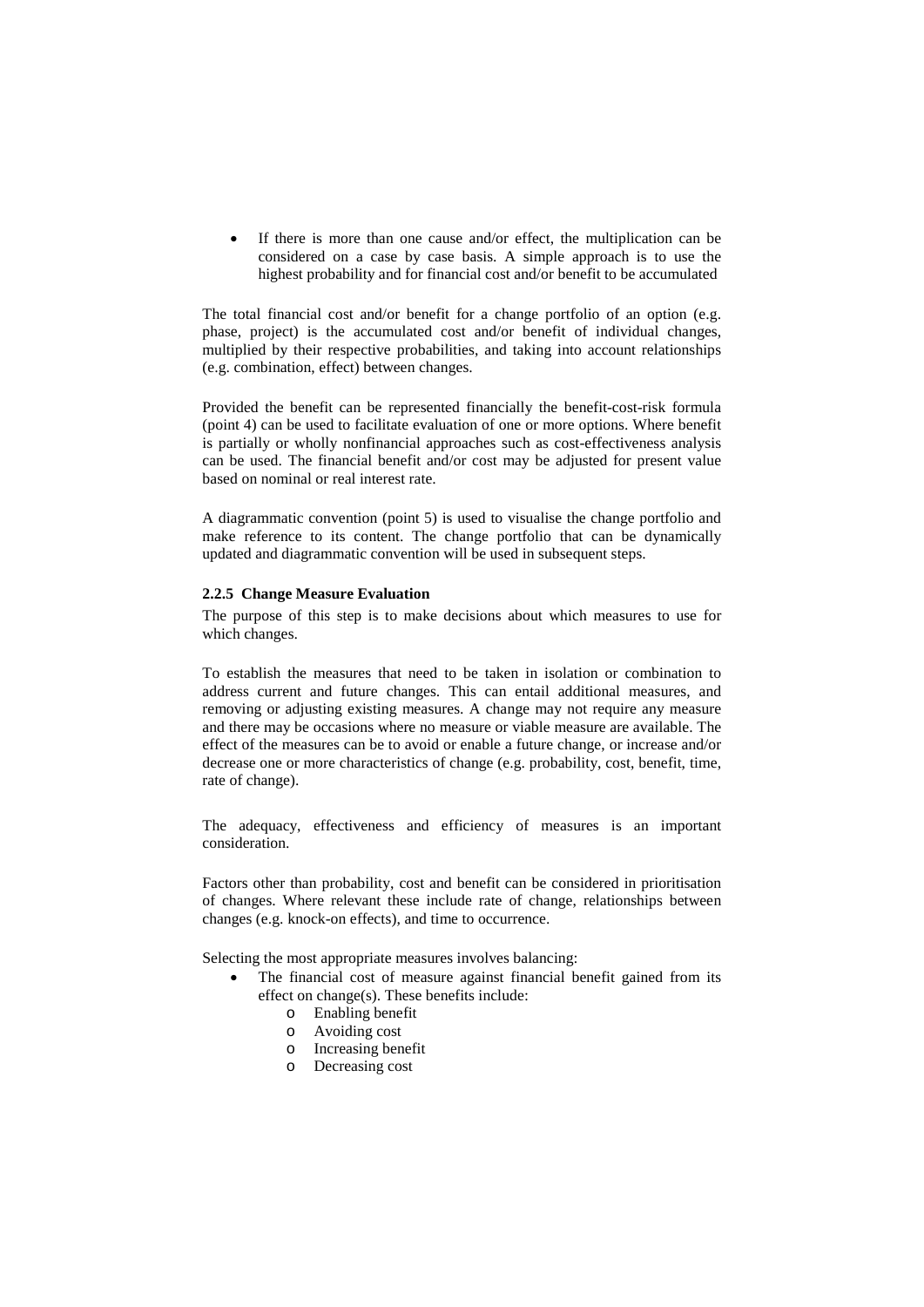The results can be incorporated in the benefit-cost-risk formula (point 4) to facilitate selecting the most appropriate measures.

The financial cost of measure against nonfinancial benefit gained from its effect on change(s). Approaches such as cost-effectiveness analysis can be used

Human and cultural factors should be considered. For example some measures can be equally relevant however one may be more acceptable.

#### **2.2.6 Key Change Indicators Determination**

The purpose of this step is to make decision about which KCI to use for which Changes.

An applied KCI provides a better understanding of the change in a proactive, dynamic, timely, accurate, transparent, and responsive manner.

The following are the recommended steps:

- Determine which change will have a KCI based on prioritising of changes
- Determine whether this will be a pre-change and/or post-change KCI
- Determine one or more characteristics for pre-change KCI (e.g. probability, cost, benefit, rate of change, timing) and post-change KCI (e.g. cost, benefit, rate of change, timing)
- Determine how KCI will be measured, compared and reported/escalated

KCI will indicate:

- A deviation of change characteristic(s) from expectation
	- o A pre-change KCI will indicate estimated/probable deviation
	- o A post-change KCI will indicate evaluated/actual deviation
- A change is happening
- A change is not happening

#### **2.2.7 Change Plan – Preparation, Implementation, Monitoring and Review**

The purpose of this step is implementation of measures for changes and requirements for KCI.

The information in the plan should include:

- Characteristics of changes
- Relationships between changes where relevant
- Measures to respond to changes
- KCI
- Timing and schedule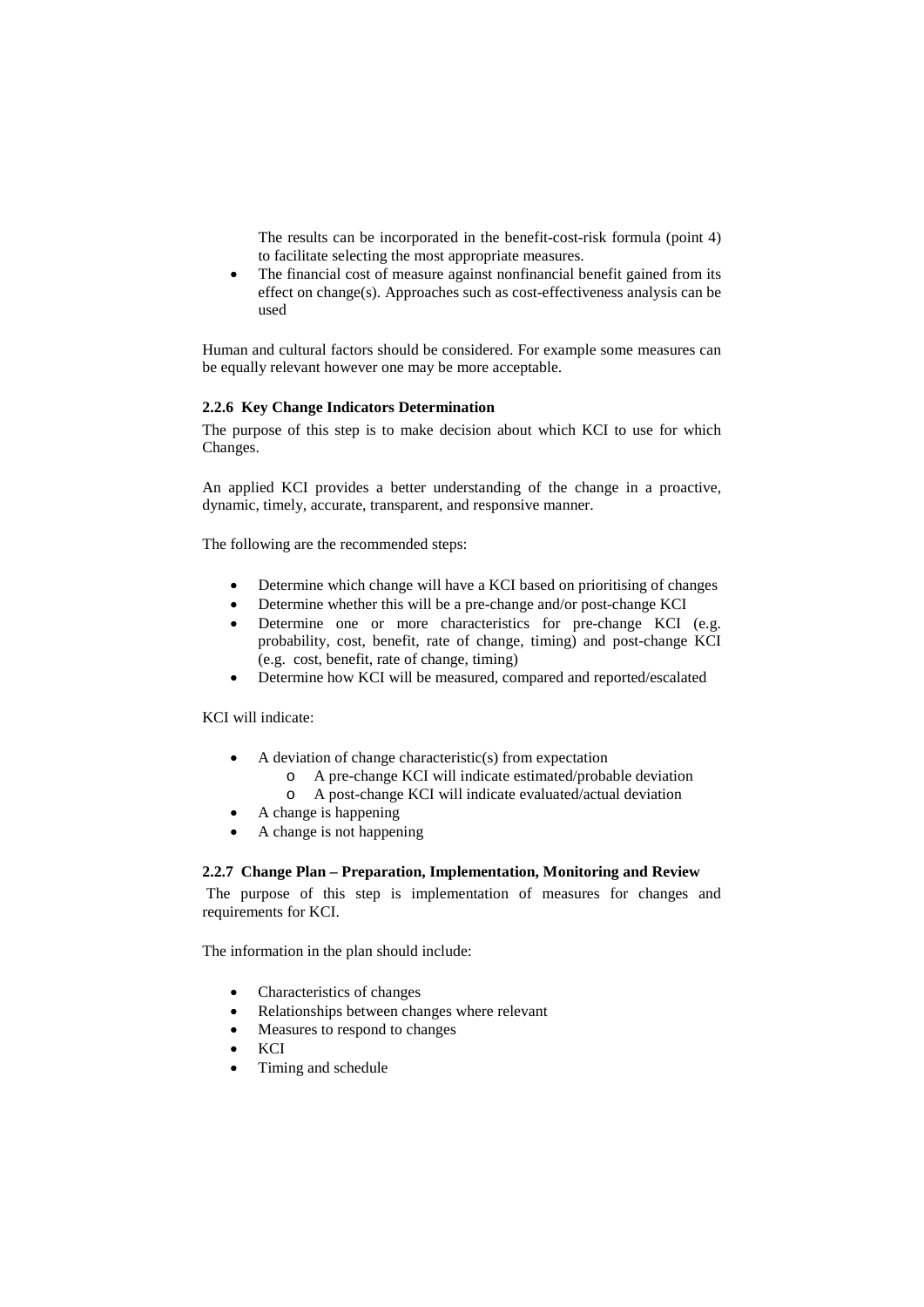The information in the plan can include:

- Objective/strategy
- Resource requirements (e.g. human, information, financial)
- Those having accountability/responsibility/authority for the plan
- Reporting and communication requirements
- **Milestones**
- Other factors (e.g. performance criteria, constraints, expected difficulties)

Plan should be defined, documented, communicated with relevant stakeholders, implemented, and if relevant combined with other project plans.

Monitoring and review needs to be an integral part of the plan to:

- Indicate progress against the plan
- Give assurance that the measures remain effective, efficient and adequate

A diagrammatic convention (point 5) is used to visualise the plan in terms of changes and their relationships (e.g. combination, effect, dependency) and make reference to its content.

### **3.0 Probability Distribution Graphs**

There may be occasions where there is relatively too much uncertainty attached to financial cost and/or benefit estimation however the requirement is for more accurate estimation. In this case probability distribution graph (PDG) can be used. The probability ( $0 \le$  probability  $\le$  1) is on the Y-Axis and financial benefit and/or cost is on the X-Axis.

If cost and/or benefit values are a finite number then a discrete PDG should be used. The probability for all cost or benefit values must equal to 1.

If cost and/or benefit values are an infinite number then a continuous PDG should be used. The probability for the total area of cost or benefit values must equal to 1. However for simplicity a discrete PDG can be used instead of continuous PDG where probability density function is unknown or difficult to calculate.

If the cost and/or benefit values are closely distributed then the mean can be used. If cost and/or benefit values entail outliers (i.e. extremes) compared to majority of values then the median can be used. With regard to continuous PDG the probability density function for the graph needs to be defined in order to calculate the mean or median.

An approach to sampling values other than the mean or median will be to use an error adjustment table (Table 2) for the organisation or a particular project. A value will be compared with the mean or median based on ratio. Any value within the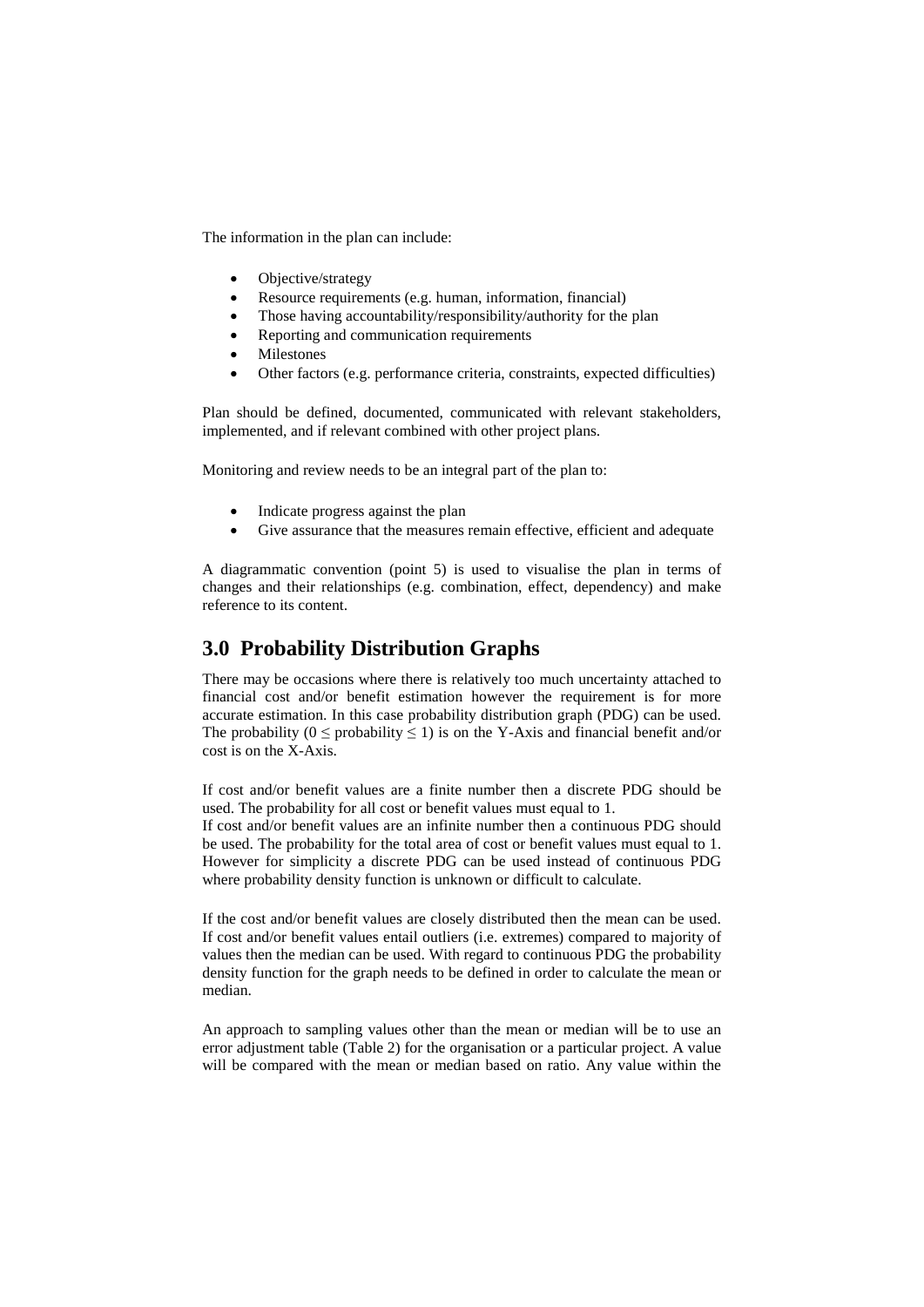ratio bracket will be increased or decreased using the respective percentage. The aim is to adjust the value with respect to tolerance around mean or median. These values can be used as part of approaches such as what-if analysis or used instead of mean or median.

Table 2: Tolerance around mean or median

| Ratios:      | A: C     | A : B    | A (Mean $/$<br>Median)   | D:A      | E : A    |
|--------------|----------|----------|--------------------------|----------|----------|
| Percentages: | Increase | Increase | <b>Not</b><br>Applicable | Decrease | Decrease |

The following calculations can contribute to composition of the Table 2:

- The standard deviation around mean or the median absolute deviation.
- The measure of skewness (i.e. asymmetry) and kurtosis (i.e. flatness/pointedness) about the mean.

There are software tools that visualise and automate the calculations of mentioned values.

Provided the benefit can be represented financially the selected values can be used in benefit-cost-risk formula (point 4) to facilitate decision making. Where benefit is partially or wholly nonfinancial approaches such as cost-effectiveness analysis can be used.

### **4.0 The Benefit-Cost-Risk formula**

#### **4.1 Benefits for Having the Benefit-Cost-Risk Formula**

The benefits of benefit-cost-risk formula include:

- To select alternative options at various levels of project or between projects
- To measure the progress of project with regard to its objectives
- To measure the cost effectiveness of measures
- To be used as part of communication and reporting to relevant stakeholders
- To be recorded and used for comparison with previous or future projects

In decision making the formula should be used in conjunction with objectives that are partially or wholly nonfinancial.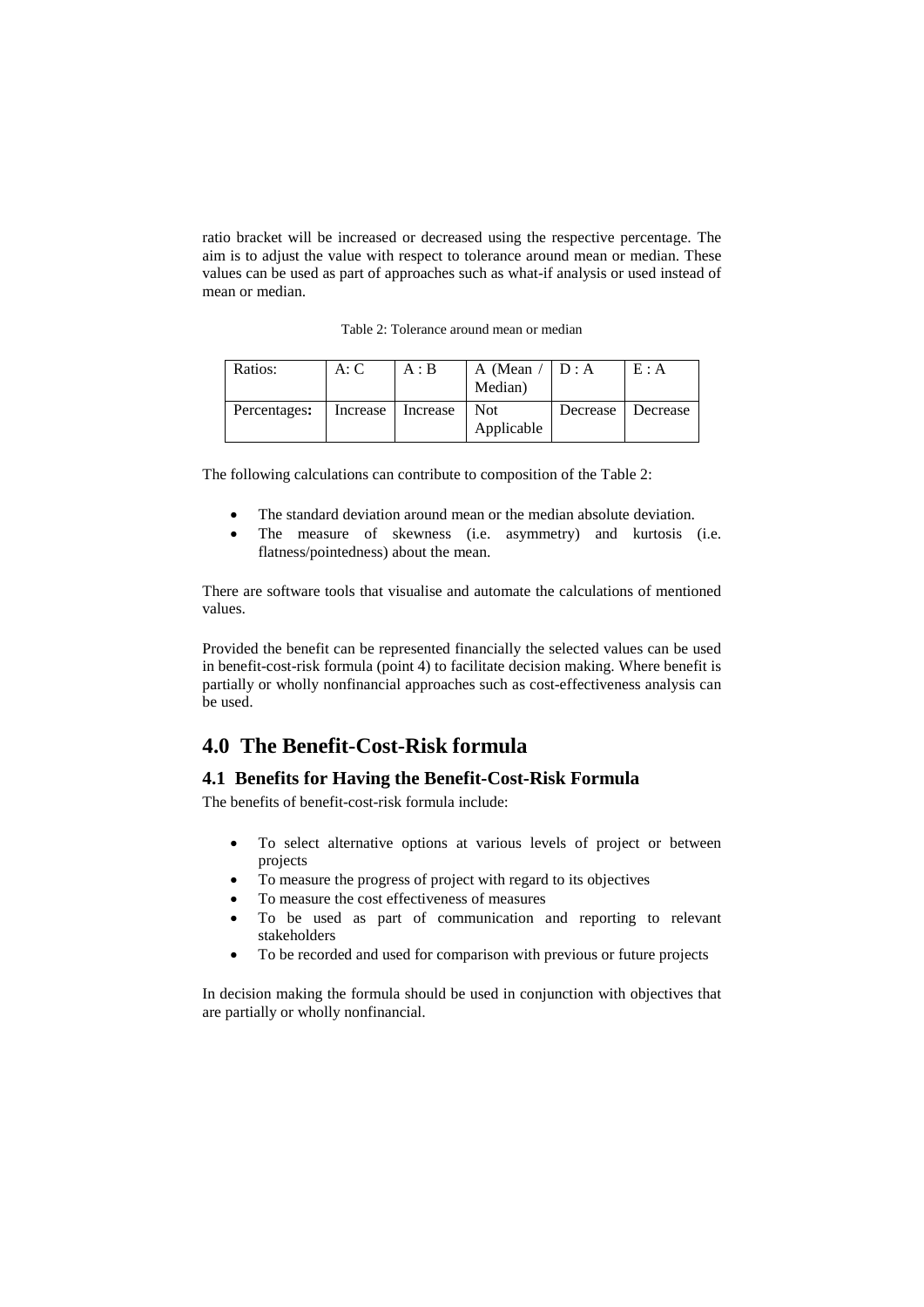#### **4.2 Descriptive Definition of Benefit-Cost-Risk Formula**

The values for the following formula are based on a given point in time or over a period of time.

$$
Ratio = \frac{A + B + C}{D + E}
$$

A: Accumulated value for the actual financial benefit. Each financial benefit is multiplied by probability where probability  $= 1$ .

B: Accumulated value for the probable financial benefit. Each financial benefit is multiplied by probability where  $0 <$  Probability  $< 1$ .

C: Option saving with relation to the difference between the highest financial cost for an option and the financial cost of option under consideration. This is not relevant if no alternative options are available.

D: Accumulated value for the actual financial cost. Each financial cost is multiplied by probability where probability  $= 1$ .

E: Accumulated value for the probable financial cost. Each financial cost is multiplied by probability where  $0 <$  Probability  $< 1$ .

Ratio can indicate the following projection or progression: less than 1 not feasible, 1 breakeven, and the greater than 1 the better. A ratio greater than 1 is not indicative that is desirable or acceptable (e.g. low financial return, too much risk exposure). For this purpose the ratio for full or subset of values can be compared to a predetermined single or range of ratios with respect to a given point in time or over a period of time.

#### **4.3 Mathematical Definition of Benefit-Cost-Risk Formula**

The following equation has been provided to illustrate the mathematical foundation of the proposed approach.

$$
\Delta R = \frac{D + E[B] \sum_{i=1}^{n} B_i P_i}{E[C] \sum_{i=1}^{n} C_i P_i}
$$

R: Ratio.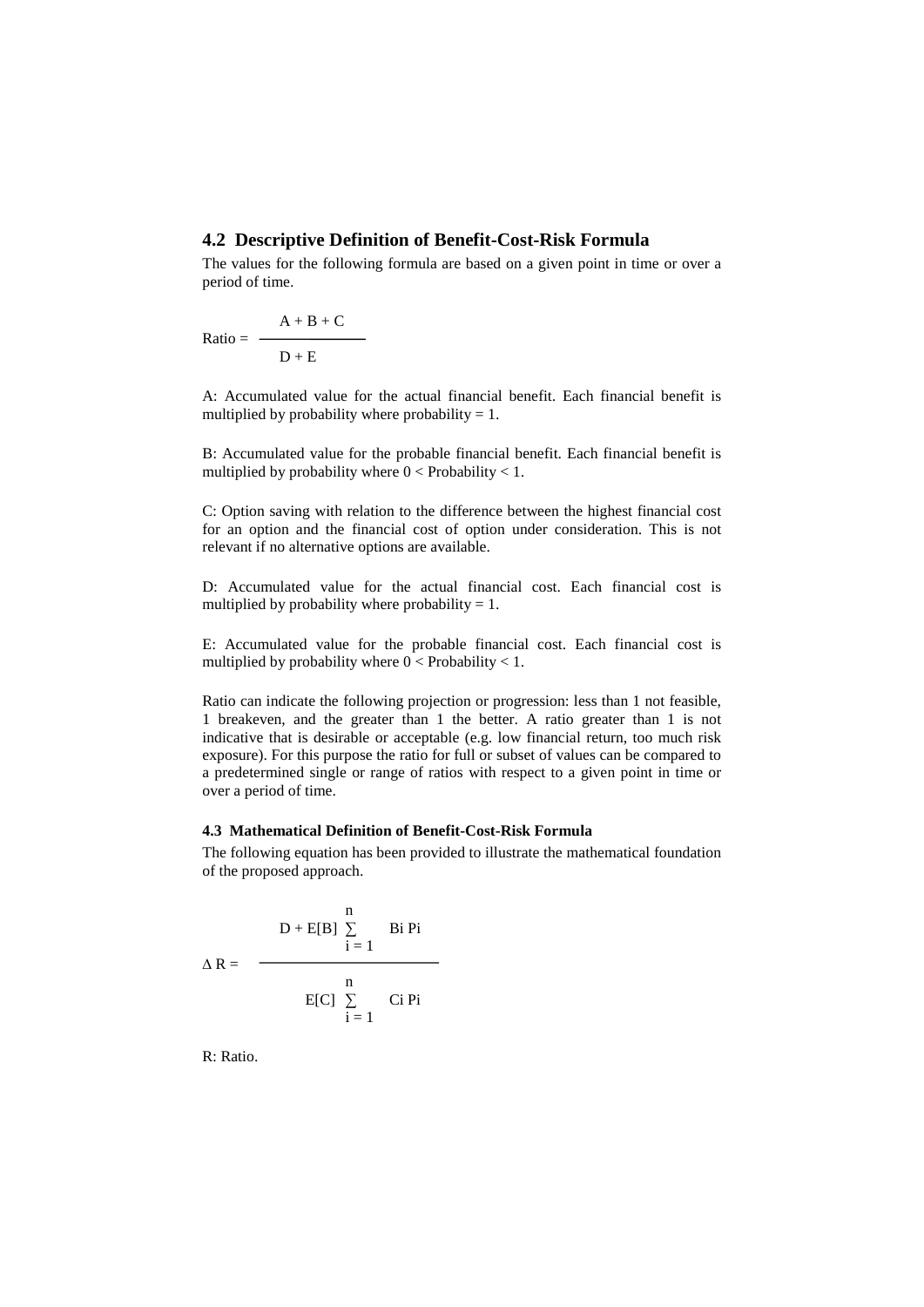∆ (uppercase delta): To examine a change in ratio over time. This aspect of the formula is optional.

D: Option saving.

E[B]: Expected benefit.

E[C]: Expected cost.

i: counts the number of items.

Bi Pi: Each financial benefit item multiplied by respective probability.

Ci Pi: Each financial cost item multiplied by respective probability.

∑ (summation):

- Addition of all Bi Pi items
- Addition of all Ci Pi items

### **5.0 Change Implementation Diagram**

The aim of this diagram is to visualise changes and their relationships. The relationships between changes is represented in terms of combination, effect, dependency.

The convention is as follows:

- The time horizon for the plan moves from left to right
- A change is represented as a line in timeline given its start and finish time
- The combination of one or more changes is represented by merger of lines
- A dotted line with an arrow from change-1 to another change-2 means dependency:
	- o Change-1 needs to finish before change-2 can start
	- o Change-1 needs to start before change-2 can start
	- Change-1 needs to finish before change-2 can finish
- A full line with one arrow from change-1 to change 2 means change-1 effects change-2
- A full line with two arrows between change-1 and change 2 means change-1 and change-2 effect each other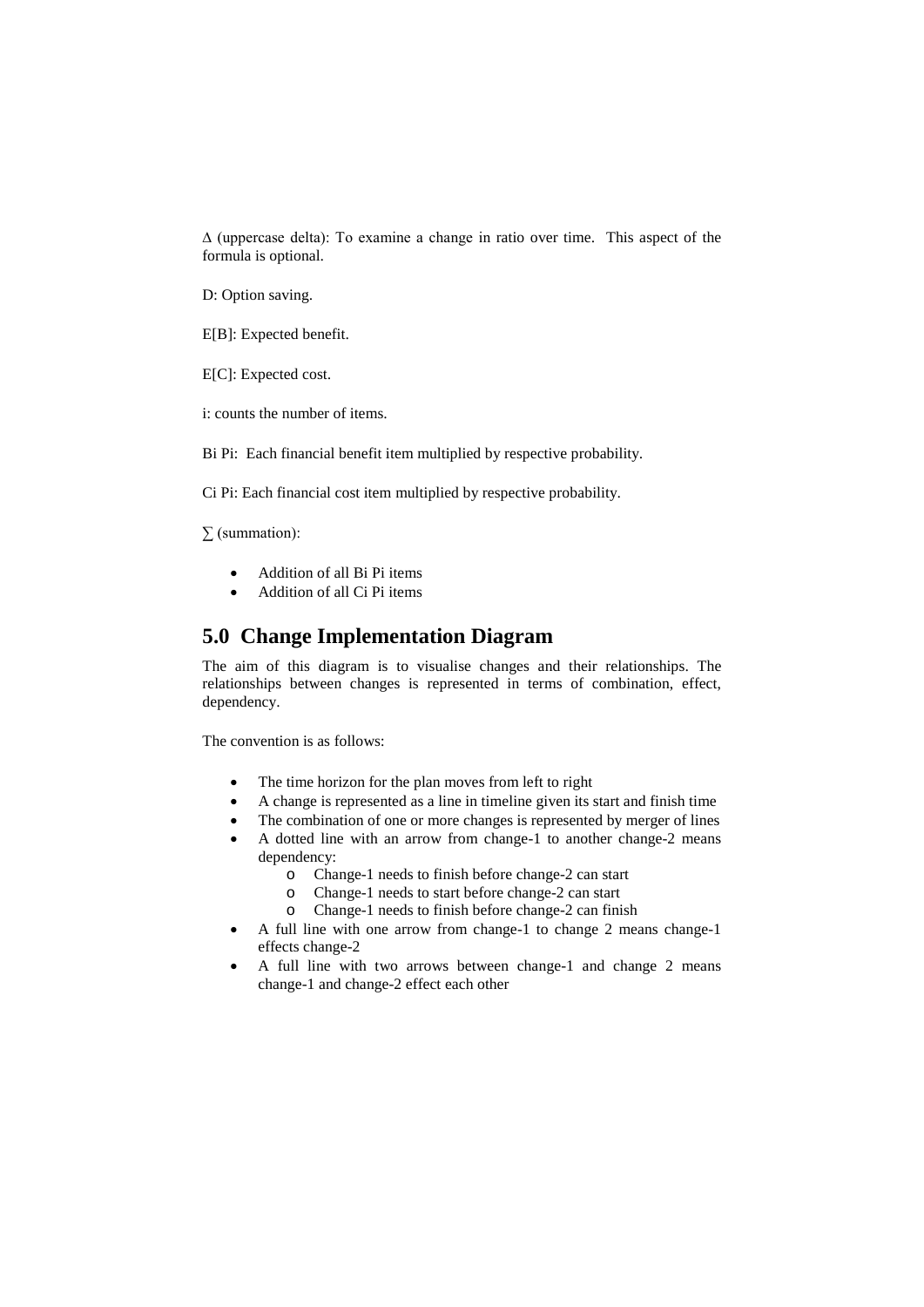## **6.0 Summary**

Global expenditure on software production and maintenance is significant with relatively large number of software projects failing to meet their original quantitative and qualitative objectives.

Given change has been described as any change in circumstance including events that can or do invariably effect the objectives, the proposed approach describes a managing change process including key change indicators, benefit-cost-risk formula, diagrammatic convention, and two tables to address changes and their relationships in a formal, effective, efficient, and adequate manner.

This approach can be used in defining, selecting and achieving software objectives given various levels (e.g. phase, project), timespans and types (e.g. quantitative, qualitative).

The main benefits in no order of priority include:

- More accurate and specific estimates/evaluations for quantitative objectives (e.g. cost, benefit and time) prior to and after initiation of project
- Improved allocation of resources (e.g. human, financial)
- Improved response to changes that can facilitate successful achievement of objectives

The approach has been devised with consideration of the following factors:

- Managing change and their relationships is a key driver for achieving project objectives
- Importance of explicitly addressing uncertainty effecting objectives. For example uncertainty with regard to a change that may or may not be a risk
- To Incorporate risk management with other aspects of project management. In international standardisation arena this requirement is considered to be very important
- To have aspects such as ease of understanding and implementation, flexibility, scaling, customisation and cost effectiveness
- To be used with any type of project size and complexity, type of software, and software development, project management, risk management and change management approaches

This approach entailing change and objectives can be used in functions and levels of an organisation other than software projects.

# **7.0 References**